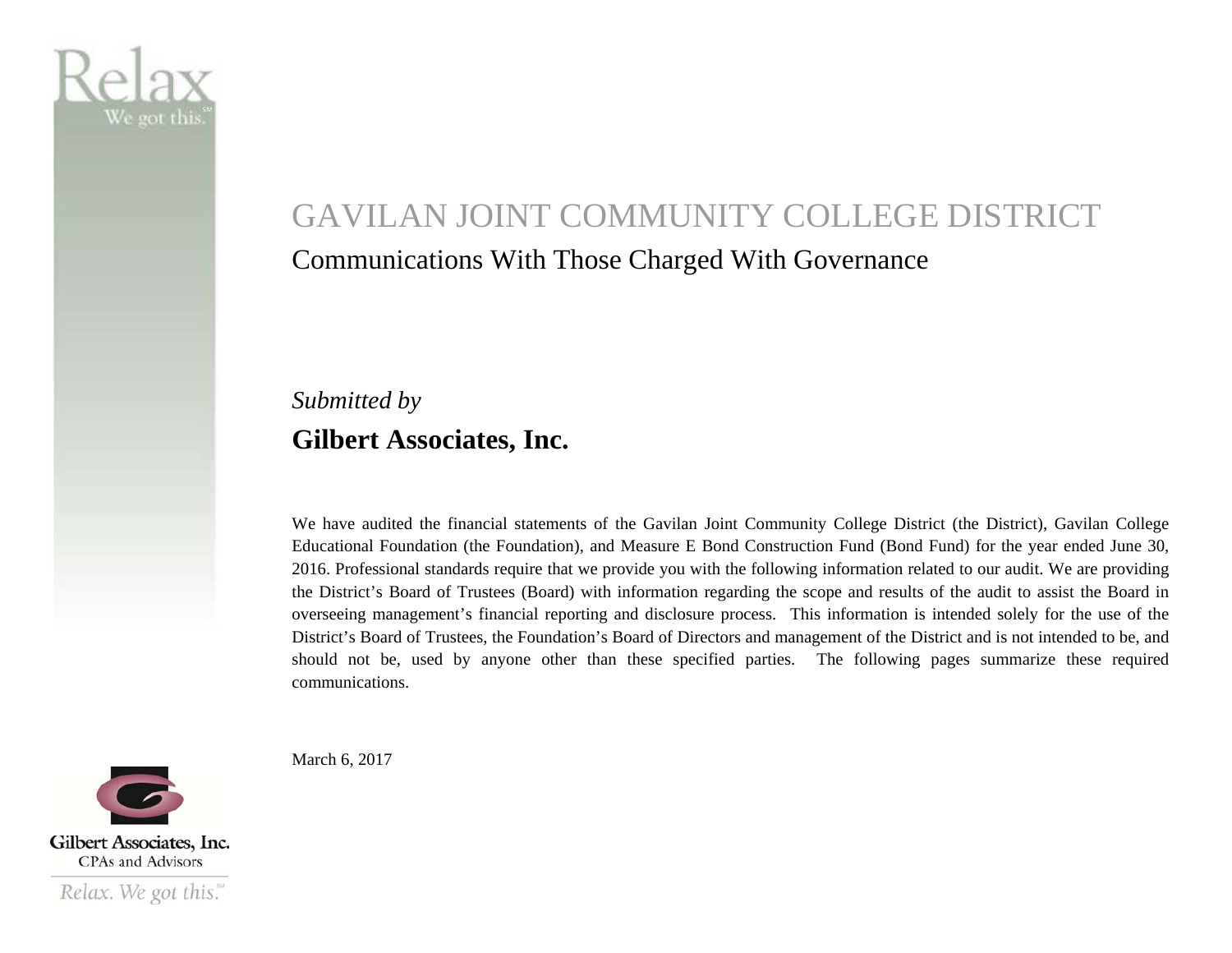#### **MANAGEMENT AND AUDITOR RESPONSIBILITIES**

| Auditors' Responsibilities under Generally Accepted Auditing<br>Standards (GAAS), Government Auditing Standards, Uniform<br><b>Guidance and the Contracted District Audit Manual.</b>                                                                                                                                                                                                                                                                                                                                                                                                                                                                                                           | We issued unmodified opinions on the financial statements of the District, Foundation, and<br>Bond Fund for the year ended June 30, 2016. |
|-------------------------------------------------------------------------------------------------------------------------------------------------------------------------------------------------------------------------------------------------------------------------------------------------------------------------------------------------------------------------------------------------------------------------------------------------------------------------------------------------------------------------------------------------------------------------------------------------------------------------------------------------------------------------------------------------|-------------------------------------------------------------------------------------------------------------------------------------------|
| The financial statements are the responsibility of management. As<br>stated in our engagement contract, our responsibility is to express<br>opinions about whether the financial statements prepared by<br>management with your oversight are fairly presented, in all material<br>respects, in conformity with U.S. generally accepted accounting<br>principles. Our audit of the financial statements does not relieve you or<br>management of your responsibilities.                                                                                                                                                                                                                         |                                                                                                                                           |
| In planning and performing our audit, we considered the District's<br>internal control over financial reporting in order to determine our<br>auditing procedures for the purpose of expressing our opinions on the<br>financial statements and not to provide assurance on the internal control<br>over financial reporting. We also considered internal control over<br>compliance with requirements that could have a direct and material<br>effect on a major federal program in order to determine our auditing<br>procedures for the purpose of expressing our opinion on compliance and<br>to test and report on internal control over compliance in accordance with<br>Uniform Guidance. |                                                                                                                                           |
| As part of obtaining reasonable assurance about whether the District's<br>financial statements are free of material misstatement, we performed<br>tests of its compliance with certain provisions of laws, regulations,<br>contracts, and grants, noncompliance with which could have a direct and<br>material effect on the determination of financial statement amounts.<br>However, providing an opinion on compliance with those provisions was<br>not an objective of our audit.                                                                                                                                                                                                           |                                                                                                                                           |
| Also in accordance with Uniform Guidance, we examined, on a test<br>basis, evidence about the District's compliance with the types of<br>compliance requirements described in the OMB Compliance Supplement<br>applicable to each of its major federal programs for the purpose of<br>expressing an opinion on the District's compliance with those<br>requirements. While our audit provides a reasonable basis for our<br>opinion, it does not provide a legal determination on the District's<br>compliance with those requirements.                                                                                                                                                         |                                                                                                                                           |

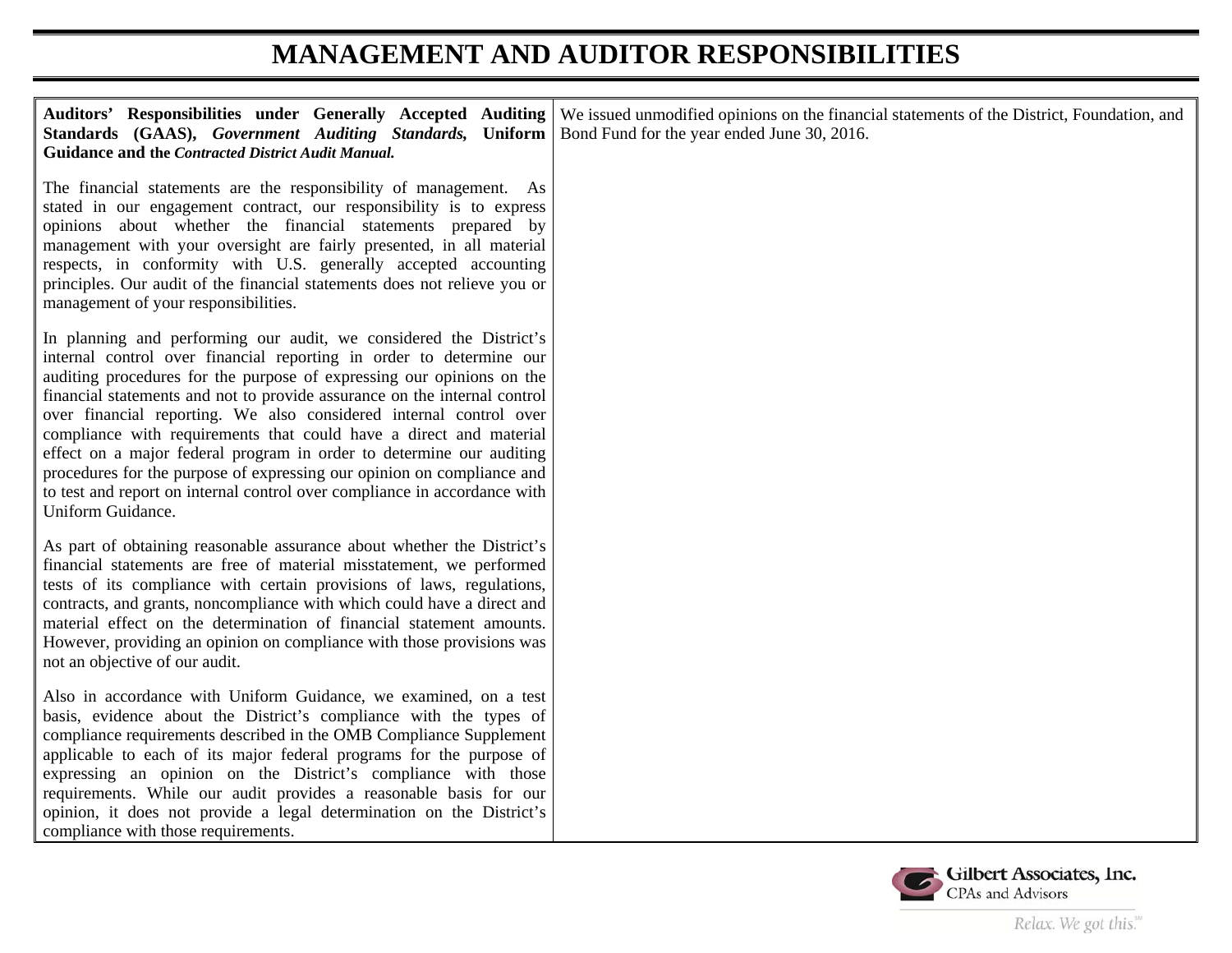## **QUALITATIVE ASPECTS OF ACCOUNTING PRACTICES**

| <b>Significant Accounting Policies</b><br>Management is responsible for the selection and use of appropriate<br>accounting policies. In accordance with the terms of our amended<br>engagement contract, we will advise management about the<br>appropriateness of accounting policies and their application.                                                                                                                                                                                                                                                                                                                                                          | The significant accounting policies used by the District, Foundation, and Bond Fund are<br>described in the notes to the financial statements.<br>We noted no transactions entered into by the District, Foundation, or Bond Fund during<br>the year for which there is a lack of authoritative guidance or consensus. There are no<br>significant transactions that have been recognized in the financial statements in a different<br>period than when the transaction occurred.                                                                                                                                                                                                                                                                                                                                                                                                                                                                                                                                                                                                                                                                                                                                                                                                                                                                                                                                                                                                                                                                                                                                                                                                                                                                                                                                                                                                     |
|------------------------------------------------------------------------------------------------------------------------------------------------------------------------------------------------------------------------------------------------------------------------------------------------------------------------------------------------------------------------------------------------------------------------------------------------------------------------------------------------------------------------------------------------------------------------------------------------------------------------------------------------------------------------|----------------------------------------------------------------------------------------------------------------------------------------------------------------------------------------------------------------------------------------------------------------------------------------------------------------------------------------------------------------------------------------------------------------------------------------------------------------------------------------------------------------------------------------------------------------------------------------------------------------------------------------------------------------------------------------------------------------------------------------------------------------------------------------------------------------------------------------------------------------------------------------------------------------------------------------------------------------------------------------------------------------------------------------------------------------------------------------------------------------------------------------------------------------------------------------------------------------------------------------------------------------------------------------------------------------------------------------------------------------------------------------------------------------------------------------------------------------------------------------------------------------------------------------------------------------------------------------------------------------------------------------------------------------------------------------------------------------------------------------------------------------------------------------------------------------------------------------------------------------------------------------|
| <b>Management Judgments and Accounting Estimates</b><br>Accounting estimates are an integral part of the financial statements<br>prepared by management and are based on management's knowledge<br>and experience about past and current events and assumptions about<br>future events. Certain accounting estimates are particularly sensitive<br>because of their significance to the financial statements and because of<br>the possibility that future events affecting them may differ significantly<br>from those expected.<br>Certain financial statement disclosures are particularly sensitive<br>because of their significance to financial statement users. | The most sensitive estimates affecting the District's, Foundation's, and Bond Fund's<br>financial statements were:<br>• Management's estimate of the selection of useful lives and related depreciation expense<br>of capital assets is based on management's estimate of how long certain capitalized<br>assets will remain useful.<br>• Management's estimate of the valuation of other postemployment liability is based on<br>actuarial projections.<br>• Management's estimate of the collectability of accounts receivable related to total<br>computational revenue (revenue from property taxes, enrollment fees, and State<br>apportionment) is based on historical experience and projections provided by the State<br>Chancellor's Office.<br>• The estimate of the net pension liability and related deferred inflows and outflows of<br>resources is based upon the District's proportionate allocation of the CalSTRS and<br>CalPERS plan pension amounts as of the June 30, 2015 measurement date. CalSTRS<br>and CalPERS calculates the net pension liability for all participating agencies in total by<br>reducing the total pension liability (actuarially-determined by rolling-forward<br>obligations from the June 30, 2014 actuarial valuation using standard update<br>procedures) by the respective plan's fiduciary net position as of the measurement date.<br>These amounts are allocated to the District and other participating agencies based on<br>their proportionate share of contributions to the CalSTRS and CalPERS plans during the<br>measurement period.<br>We evaluated the key factors and assumptions used to develop the estimates in<br>determining that they are reasonable in relation to the financial statements taken as a<br>whole. In addition, the related financial statement disclosures are neutral, consistent, and<br>clear. |

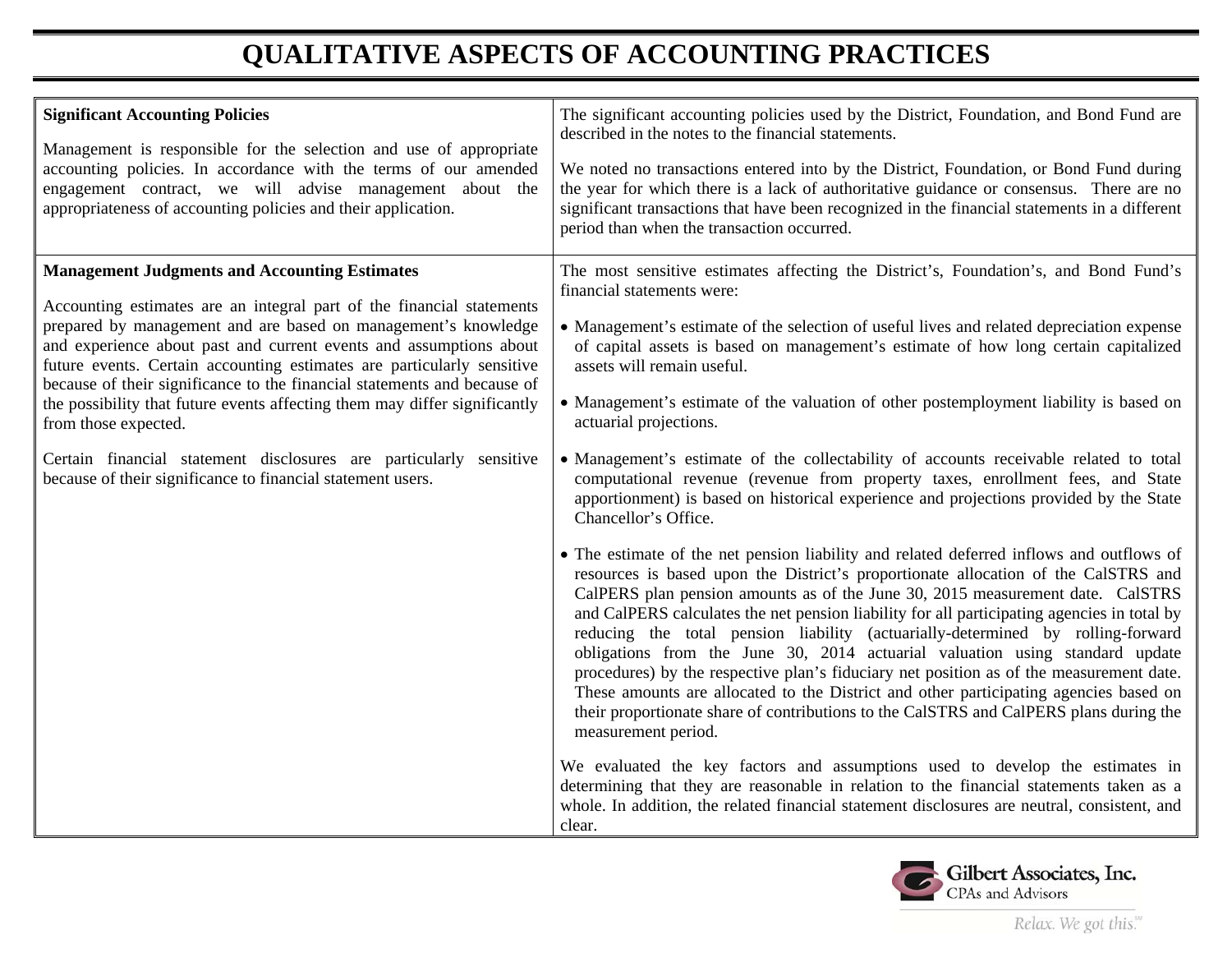#### **INTERACTIONS WITH MANAGEMENT**

| <b>Planned Scope and Timing of the Audit</b>                                                                                                                                                                                                                                                                                                                                                                                                                                                                                                                                                                               | We performed the audit according to the planned scope previously communicated in our<br>engagement contract; however, the timing was extended due to delays in the closing<br>process. |
|----------------------------------------------------------------------------------------------------------------------------------------------------------------------------------------------------------------------------------------------------------------------------------------------------------------------------------------------------------------------------------------------------------------------------------------------------------------------------------------------------------------------------------------------------------------------------------------------------------------------------|----------------------------------------------------------------------------------------------------------------------------------------------------------------------------------------|
| <b>Management Consultations with Other Independent Accountants</b><br>In some cases, management may decide to consult with other<br>accountants about auditing and accounting matters, similar to obtaining<br>a "second opinion" on certain situations. If a consultation involves<br>application of an accounting principle to the District's financial<br>statements or a determination of the type of auditor's opinion that may<br>be expressed on those statements, our professional standards require the<br>consulting accountant to check with us to determine that the consultant<br>has all the relevant facts. | To our knowledge, there were no such consultations with other accountants.                                                                                                             |
| <b>Disagreements with Management</b><br>For purposes of this letter, professional standards define a disagreement<br>with management as a financial accounting, reporting, or auditing<br>matter, whether or not resolved to our satisfaction, that could be<br>significant to the financial statements or the auditor's report.                                                                                                                                                                                                                                                                                           | We are pleased to report that no such disagreements arose during the course of our audit.                                                                                              |
| <b>Management Representations</b>                                                                                                                                                                                                                                                                                                                                                                                                                                                                                                                                                                                          | We will request certain representations from management in a letter to us.                                                                                                             |
| Difficulties Encountered in Performing the Audit                                                                                                                                                                                                                                                                                                                                                                                                                                                                                                                                                                           | We encountered no significant difficulties in dealing with management in performing and<br>completing our audit. Management and staff were very cooperative.                           |

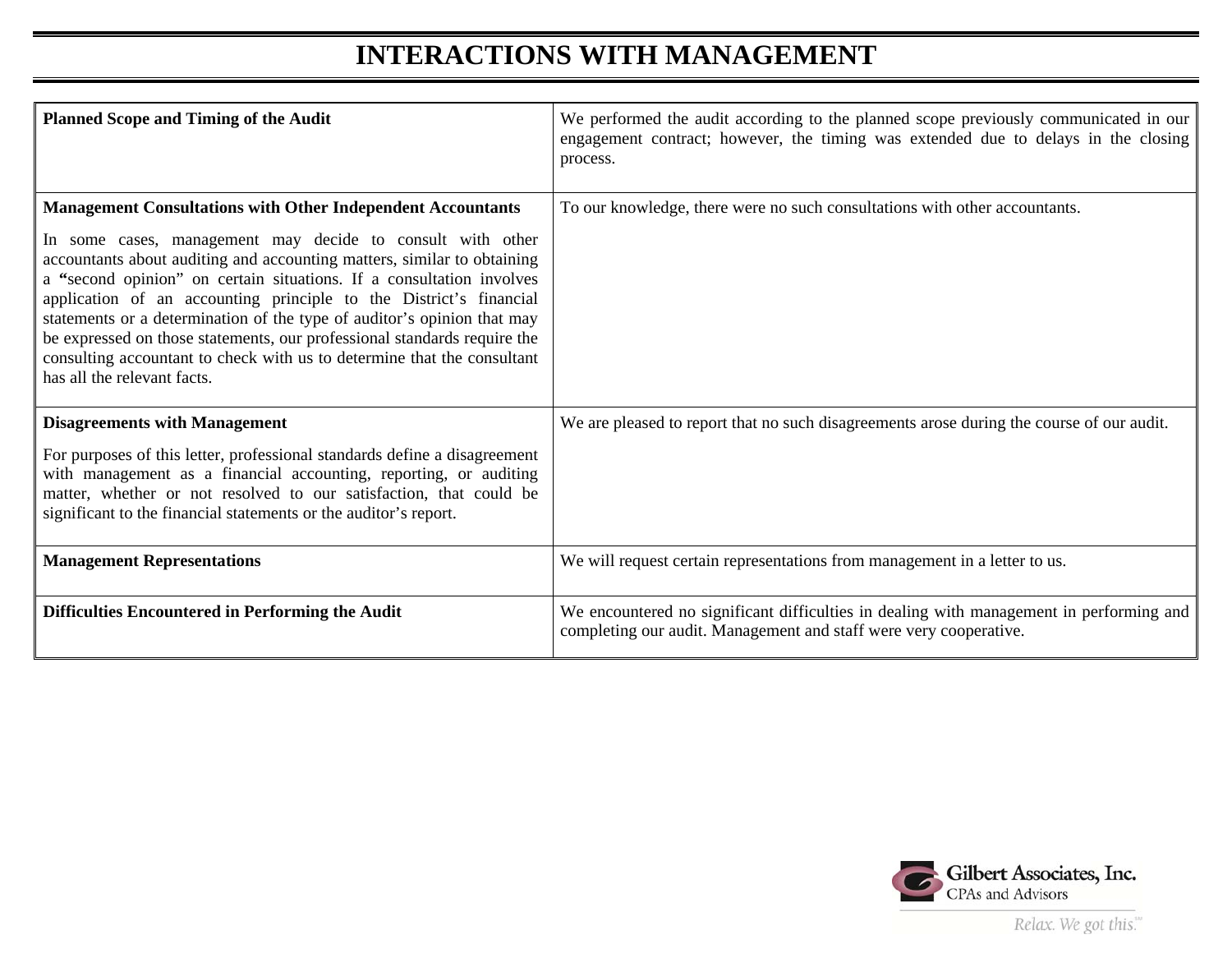### **OTHER MATTERS**

| <b>Other Audit Findings or Issues</b>                                                                                                                                                                                                                                   | We generally discuss a variety of matters, including the application of accounting<br>principles and auditing standards, with management each year prior to retention as the<br>District's auditors. However, these discussions occurred in the normal course of our<br>professional relationship and our responses were not a condition to our retention.<br>Certain internal control and compliance findings were included in the Schedule of Audit<br>Findings and Questioned Costs, which accompanies the District's basic financial<br>statements. |
|-------------------------------------------------------------------------------------------------------------------------------------------------------------------------------------------------------------------------------------------------------------------------|---------------------------------------------------------------------------------------------------------------------------------------------------------------------------------------------------------------------------------------------------------------------------------------------------------------------------------------------------------------------------------------------------------------------------------------------------------------------------------------------------------------------------------------------------------|
| <b>Corrected and Uncorrected Misstatements</b><br>Professional standards require us to accumulate all known and likely<br>misstatements identified during the audit, other than those that are trivial,<br>and communicate them to the appropriate level of management. | As part of the audit, we identified adjustments to the District's financial statements. The<br>attached schedule summarizes these misstatements identified and recorded by the District<br>as a result of the audit.                                                                                                                                                                                                                                                                                                                                    |

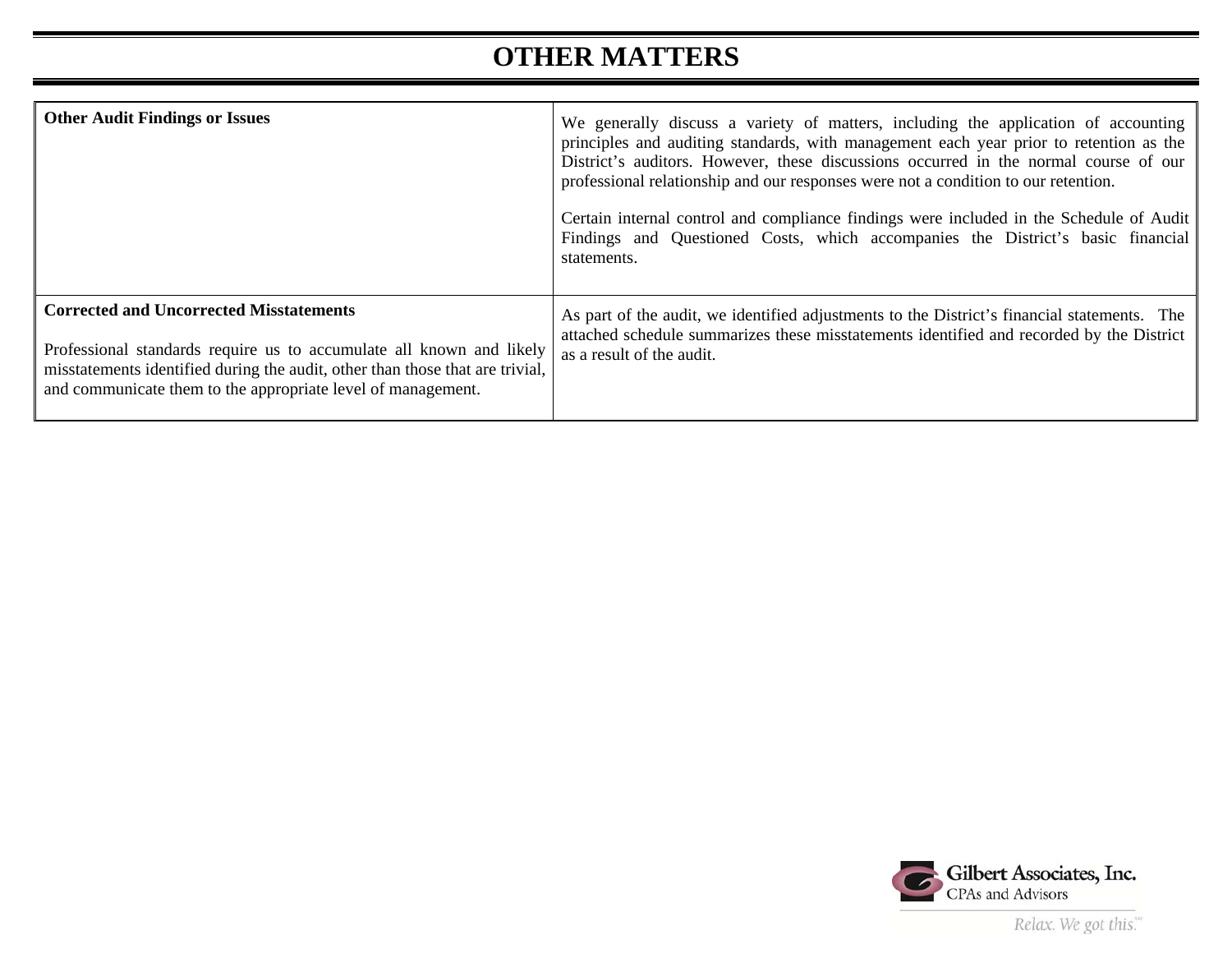### **SUPPLEMENTARY INFORMATION**

| <b>Required Supplementary Information</b><br>Government Accounting Standards Board (GASB) requires certain<br>supplementary information to accompany the District's basic financial<br>statements to be in conformity with generally accepted accounting<br>principles. Such information has been subjected to limited procedures<br>such as inquiries of management about the methods of preparing the<br>information and comparing the information for consistency with the<br>basic financial statements, however, we do not express an opinion<br>because of the limited nature of our procedures.                                                                                                                                                    | The following required supplementary information is required to accompany the District's<br>basic financial statements and subjected to limited procedures, but no opinion has been<br>expressed:<br>Management's Discussion and Analysis<br>• Schedule of Funding Progress for Other Postemployment Benefits<br>Schedule of the District's Proportionate Share of the Net Pension Liability<br>• Schedule of the District's Contributions                                                                                                                                                                                                               |
|-----------------------------------------------------------------------------------------------------------------------------------------------------------------------------------------------------------------------------------------------------------------------------------------------------------------------------------------------------------------------------------------------------------------------------------------------------------------------------------------------------------------------------------------------------------------------------------------------------------------------------------------------------------------------------------------------------------------------------------------------------------|----------------------------------------------------------------------------------------------------------------------------------------------------------------------------------------------------------------------------------------------------------------------------------------------------------------------------------------------------------------------------------------------------------------------------------------------------------------------------------------------------------------------------------------------------------------------------------------------------------------------------------------------------------|
| <b>Supplementary Information</b><br>With respect to the supplementary information accompanying the<br>financial statements, we made certain inquiries of management and<br>evaluated the form, content, and methods of preparing the information to<br>determine that the information complies with accounting principles<br>generally accepted in the United States of America, the method of<br>preparing it has not changed from the prior period, and the information is<br>appropriate and complete in relation to our audit of the financial<br>statements. We compared and reconciled the supplementary information<br>to the underlying accounting records used to prepare the financial<br>statements or to the financial statements themselves. | The supplementary information section as listed in the table of contents is presented for<br>the purpose of Uniform Guidance, and the Contracted District Audit Manual and in our<br>opinion is fairly stated in all material respects in relation to the financial statements as a<br>whole.<br>We were not engaged to report on the additional information section, which accompanies<br>the District's financial statements but is not supplementary information or required<br>supplementary information. We did not audit or perform other procedures on this other<br>information and we do not express an opinion or provide any assurance on it. |

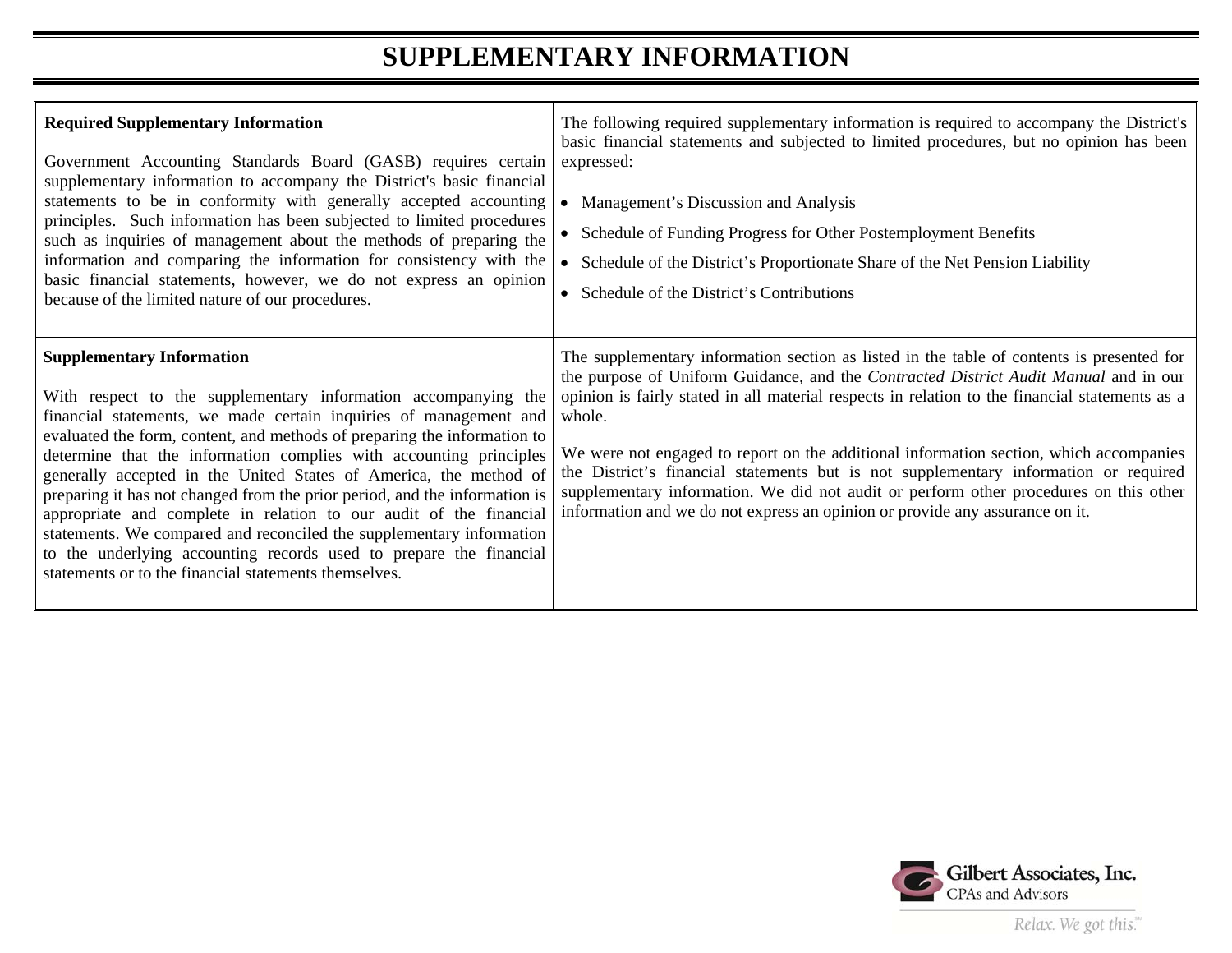#### **Schedule of Corrected Misstatements Gavilan Joint Community College District June 30, 2016**

| <b>Account</b>               | <b>Account Description</b>                                                                                      | <b>Debit</b>    | <b>Credit</b>   |
|------------------------------|-----------------------------------------------------------------------------------------------------------------|-----------------|-----------------|
| Fund 100 - General Fund      |                                                                                                                 |                 |                 |
| <b>Journal Entry #1</b>      |                                                                                                                 |                 |                 |
|                              | To increase cash and reduce accounts receivable for amounts received prior to fiscal year end.                  |                 |                 |
| 9122                         | <b>Cash Clearing</b>                                                                                            | \$<br>6,699     |                 |
| 9160                         | <b>Accounts Receivable</b>                                                                                      |                 | \$<br>440       |
| 9165                         | A/R Student                                                                                                     |                 | 6,259           |
| <b>Total</b>                 |                                                                                                                 | 6,699           | \$<br>6,699     |
| <b>Journal Entry #2</b>      |                                                                                                                 |                 |                 |
|                              | To reduce accounts receivable and unearned revenue for fiscal year 2017 receivables posted in the current year. |                 |                 |
| 9542                         | <b>Deferred Enrollment</b>                                                                                      | \$<br>1,173,582 |                 |
| 9165                         | A/R Student                                                                                                     |                 | \$<br>1,173,582 |
| <b>Total</b>                 |                                                                                                                 | \$<br>1,173,582 | \$<br>1,173,582 |
| Fund 210 - Debt Service Fund |                                                                                                                 |                 |                 |
| <b>Journal Entry #1</b>      |                                                                                                                 |                 |                 |
|                              | To properly present Debt Service Interest Payments.                                                             |                 |                 |
| 7100                         | Debt Service                                                                                                    | \$<br>230,000   |                 |
| 7139                         | Debt Service Interest Payment                                                                                   |                 | \$<br>229,069   |
| 8860                         | <b>Interest Income</b>                                                                                          |                 | 931             |
| <b>Total</b>                 |                                                                                                                 | 230,000         | \$<br>230,000   |

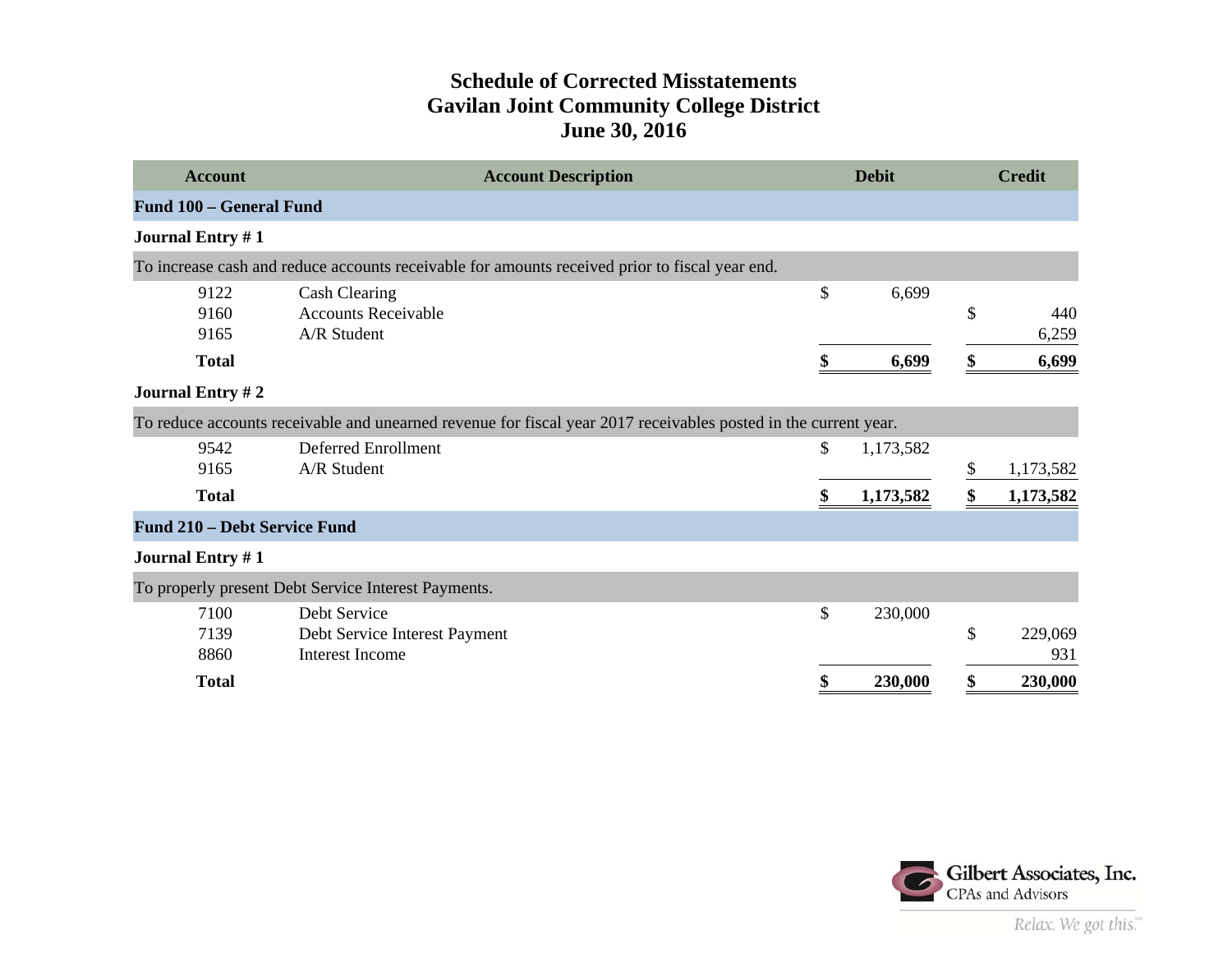| <b>Account</b>                    | <b>Account Description</b>                                                                                                   | <b>Debit</b>  |               | <b>Credit</b> |
|-----------------------------------|------------------------------------------------------------------------------------------------------------------------------|---------------|---------------|---------------|
| <b>Fund 270 - Restricted Fund</b> |                                                                                                                              |               |               |               |
| <b>Journal Entry #1</b>           |                                                                                                                              |               |               |               |
|                                   | To properly reduce revenue that was incorrectly posted in intrafund activity.                                                |               |               |               |
| 8625                              | Cal Work Grant - Welfare Reform                                                                                              | \$<br>119,925 |               |               |
| 8985                              | <b>Intrafund Transfers/Income</b>                                                                                            |               | \$            | 119,925       |
| <b>Total</b>                      |                                                                                                                              | \$<br>119,925 | \$            | 119,925       |
| <b>Journal Entry #2</b>           |                                                                                                                              |               |               |               |
|                                   | To increase cash and reduce accounts receivable for amounts received prior to fiscal year end.                               |               |               |               |
| ^9125                             | Restricted cash, noncurrent                                                                                                  | \$<br>105,172 |               |               |
| 9160                              | <b>Accounts Receivable</b>                                                                                                   |               | \$            | 105,172       |
| <b>Total</b>                      |                                                                                                                              | \$<br>105,172 | \$            | 105,172       |
| <b>Journal Entry #3</b>           |                                                                                                                              |               |               |               |
| Progress (CIP).                   | To move expense from "Contracted Svcs/Non-Instructional" into "Fixed Assets over 5000" to properly record as Construction in |               |               |               |
| 6405                              | Fixed Assets over 5000                                                                                                       | \$<br>6,053   |               |               |
| 5831                              | Contracted Svcs/Non-Instructional                                                                                            |               | $\frac{1}{2}$ | 6,053         |
| <b>Total</b>                      |                                                                                                                              | \$<br>6,053   | \$            | 6,053         |
| Fund 340 - Capital Outlay Fund    |                                                                                                                              |               |               |               |
| <b>Journal Entry #1</b>           |                                                                                                                              |               |               |               |
|                                   | To move expense from "Contracted Svcs/Non-Instructional" into "Fixed Assets over 5000" to properly record as CIP.            |               |               |               |
| 6405                              | Fixed Assets over 5000                                                                                                       | \$<br>408,947 |               |               |
| 5831                              | Contracted Svcs/Non-Instructional                                                                                            |               | \$            | 408,947       |
| <b>Total</b>                      |                                                                                                                              | \$<br>408,947 | \$            | 408,947       |
|                                   |                                                                                                                              |               |               |               |

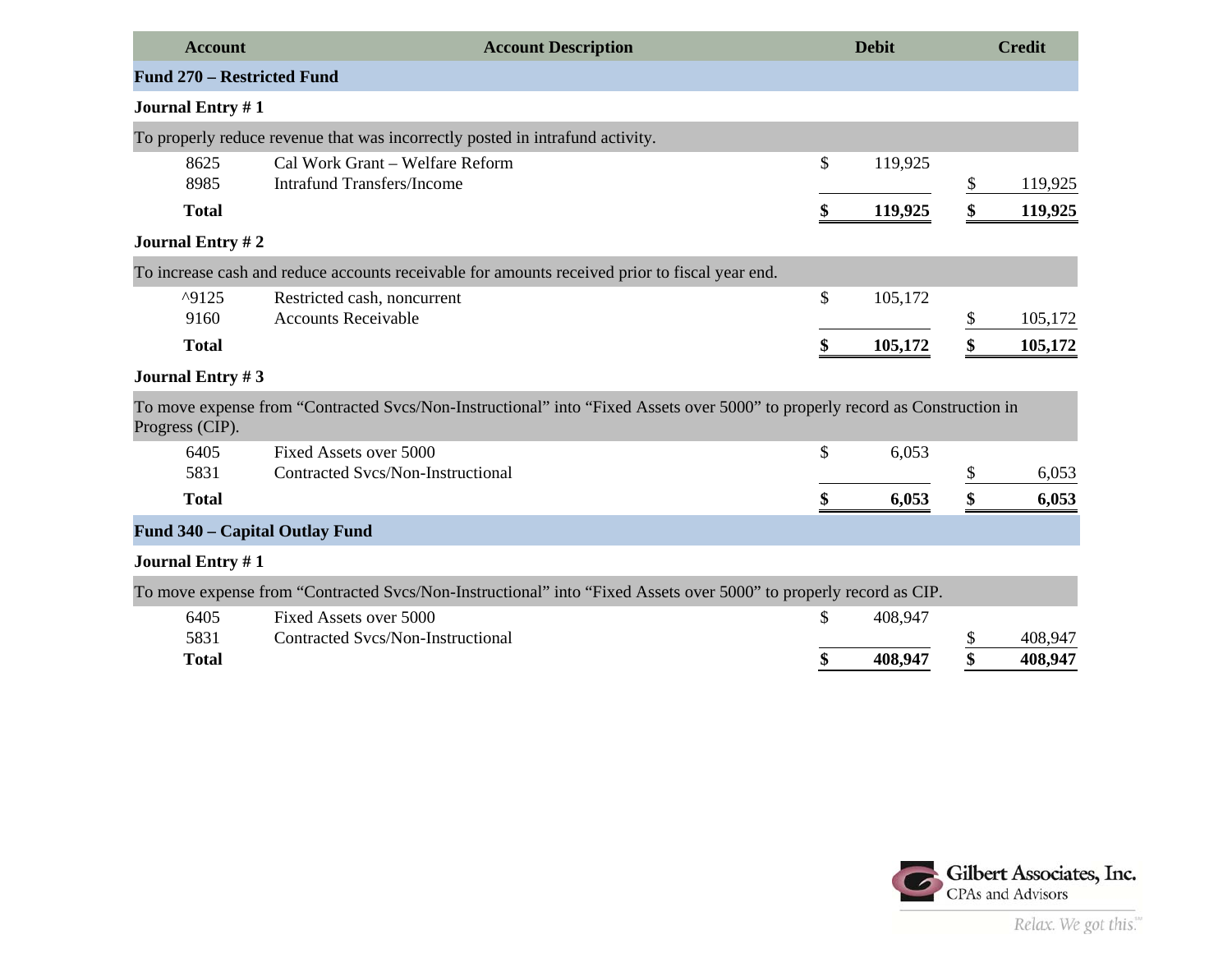| <b>Account</b>               | <b>Account Description</b>                                                                             | <b>Debit</b>           | <b>Credit</b>          |
|------------------------------|--------------------------------------------------------------------------------------------------------|------------------------|------------------------|
|                              | <b>Fund 480 – Student Financial Aid Fund</b>                                                           |                        |                        |
| <b>Journal Entry #1</b>      |                                                                                                        |                        |                        |
|                              | To correct accounts receivable improperly posted to unearned revenue.                                  |                        |                        |
| 9165<br>^9190                | <b>Student Accounts Receivable</b><br><b>Unearned Revenue</b>                                          | \$<br>200,300          | \$<br>200,300          |
| <b>Total</b>                 |                                                                                                        | \$<br>200,300          | \$<br>200,300          |
| <b>Journal Entry #2</b>      |                                                                                                        |                        |                        |
|                              | To properly remove Pell grant revenue and expenses applicable to fiscal year end 2017.                 |                        |                        |
| 8150<br>9504<br>7510<br>9160 | <b>PELL</b><br><b>Accrued Payables</b><br>Financial Aid<br><b>Accounts Receivable</b>                  | \$<br>80,358<br>80,491 | \$<br>80,491<br>80,358 |
| <b>Total</b>                 |                                                                                                        | \$<br>160,849          | \$<br>160,849          |
| Fund 600 - Measure E Fund    |                                                                                                        |                        |                        |
| <b>Journal Entry #1</b>      |                                                                                                        |                        |                        |
|                              | To move expense from "Administrative Fee" into "Fixed Assets over 5000" to properly record as CIP.     |                        |                        |
| 6405<br>5825                 | Fixed Assets over 5000<br>Administrative Fee                                                           | \$<br>235,943          | \$<br>235,943          |
| <b>Total</b>                 |                                                                                                        | \$<br>235,943          | \$<br>235,943          |
| <b>Journal Entry #2</b>      |                                                                                                        |                        |                        |
|                              | To properly record lease receivable and unavailable revenue related to portables leased to Gilroy USD. |                        |                        |
| ^9180<br>^9190               | Lease Receivable<br>Unavailable Revenue                                                                | \$<br>495,546          | \$<br>495,546          |
| <b>Total</b>                 |                                                                                                        | \$<br>495,546          | \$<br>495,546          |